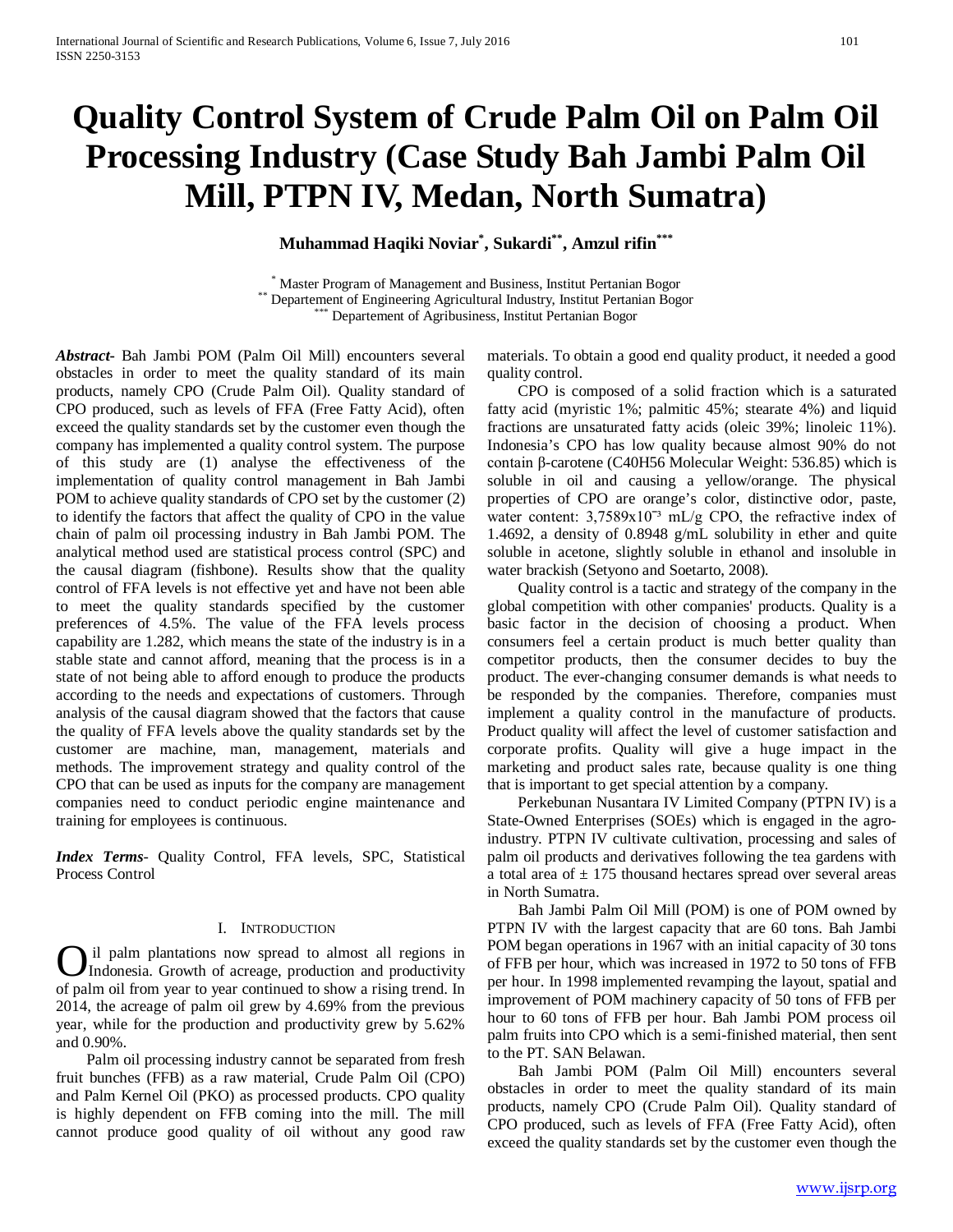company has implemented a quality control system. It is what lies behind the importance of an effective and efficient quality control system so that companies can reduce production costs and increase revenue for the industry.

 The purpose of this study are (1) analyse the effectiveness of the implementation of quality control management in Bah Jambi POM to achieve quality standards CPO used by customer (2) to identify factors that affect the quality of CPO in the value chain of palm oil processing industry at Bah Jambi POM.

# II. RESEARCH ELABORATIONS

 The study was conducted at Bah Jambi Palm Oil Mill (POM), Perkebunan Nusantara IV Limited Company (PTPN IV) located in the district of Java Maraja Bah Jambi and Tanah Jawa, Simalungun, North Sumatra Province. This research was conducted in April to May 2015.

 The types and sources of data used in this study are primary data and secondary data. The primary data obtained through direct observation and interviews, while secondary data obtained from the company's internal data. The type and source of research data can be seen in Table 1.

# **Table 1. Data Types and Sources of Research**

| Data types                                                                                | Data source                                          |
|-------------------------------------------------------------------------------------------|------------------------------------------------------|
| Primary data:                                                                             | internal<br>(suppliers,<br>production<br>Respondents |
| Results of direct observation and interviews regarding:                                   | division, laboratory division etc.)                  |
| CPO production and levels of ALB, water and dirt.<br>a.                                   |                                                      |
| Deviations quality CPO.<br>b.                                                             |                                                      |
| Secondary Data:                                                                           | The company's internal data.                         |
| Data of FFB supplier.                                                                     |                                                      |
| Data of FFB quality at the reception.                                                     |                                                      |
| $\Omega$ . Decomposition is a set of the set of the set of the set of the set of $\Omega$ |                                                      |

Data of FFA measurement, moisture content and impurity content.

 Methods of data analysis used in this study is a statistical process control (Statistical Process Control / SPC) and the causal diagram (fishbone). According Dervitsiotis (1981), is a process control procedures designed to identify any error process significant production from several natural range of variation of the critical process or product characteristics. The presence of non-random variations associated with specific causes and generally ask management to take corrective measures to make the process under control.

 ALB levels of quality control analysis using statistical process control (Statistical Process Control / SPC) which is integrated with the concept of Six Sigma analysis (Gasperz, 2001), while the data processing is done using Microsoft Office Excel 2007 and IBM SPSS Statistics 23.

 Causal diagram is used to identify the factors that cause the problem. This diagram presents a complete issue to state the relationship between the problem due to the causes (Haslindah, 2013). Analysis of the data record keeping so that it will get an overview of the process that do not running and the condition of the company so it is necessary to identify the factors that cause

these conditions or problems that occur in the process or system. The problem identification is done by making a causal diagram (fishbone diagram) by focusing on the causal factors that often occur such as a machine, man, method, materials and management.

 Bah Jambi POM encounters several obstacles in order to meet product quality standards of CPO. CPO produced by PTPN IV still not consistent and often are under the defined quality standards. That is because the quality management system implemented has not been effective and should be immediately carried out a corrective action to address such deviations. In order for the quality management system can be run effectively and efficiently, it is necessary to do a thorough study of palm oil products quality control in accordance with the objectives and strategies that have been implemented by PTPN IV. The method can be used one of them is the concept of six sigma by using tools such as Statistical Process Control (SPC), after the identification of the factors that cause the problem by using a fishbone chart. The framework of the research described in Figure 1.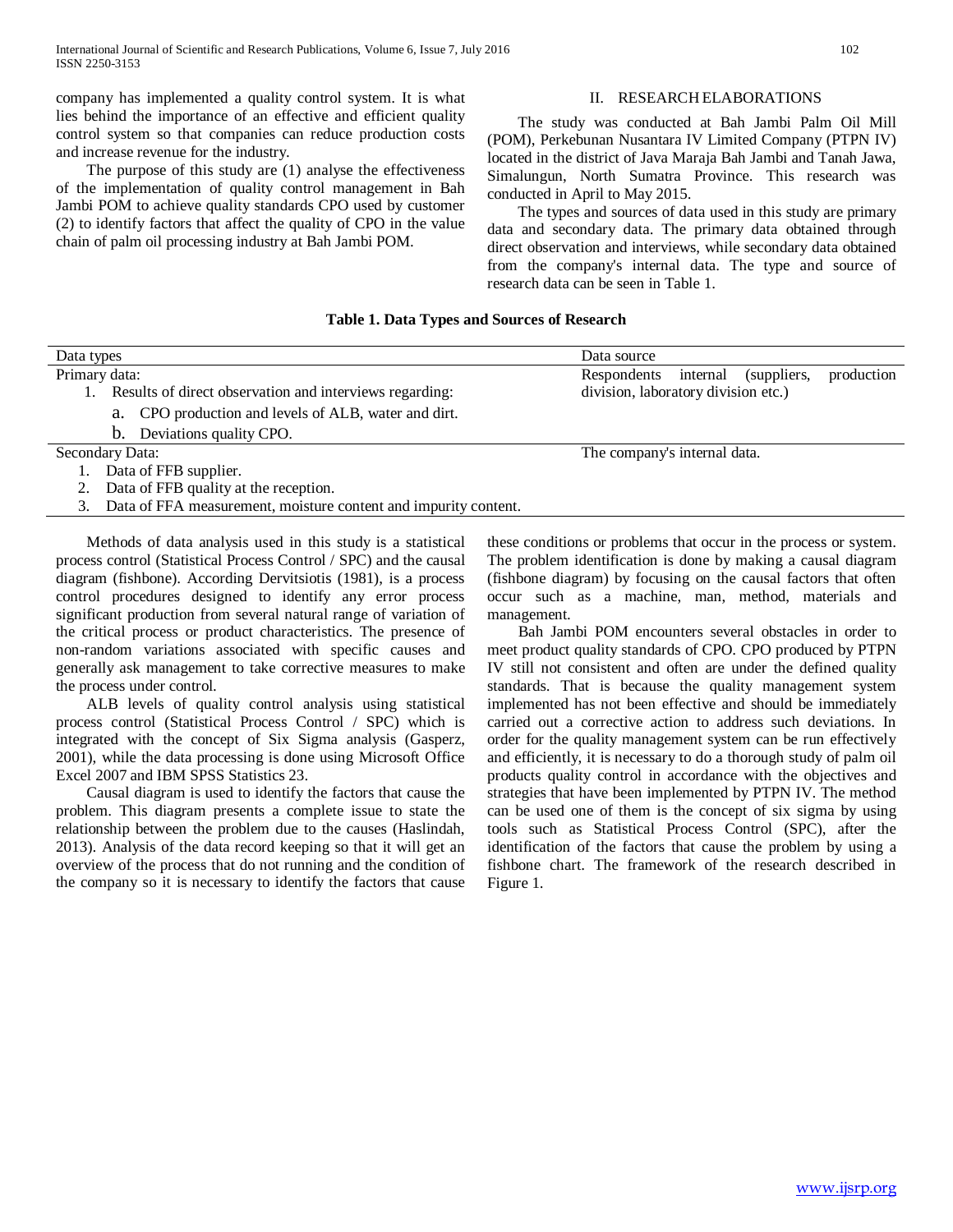

## **Figure 1 The framework research**

# III. RESULTS AND FINDINGS

**Quality Control Analysis of FFA levels**

 Product quality that produced by Bah Jambi POM, analyzed by Statistical Process Control to determine the condition of CPO quality in achieving quality standards set by customer. Descriptive statistics measuring the quality of CPO from April to May 2015 may be seen in Table 2.

| Table 2. Descriptive Statistics measuring the quality of CPO from April to May, 2015 |  |  |
|--------------------------------------------------------------------------------------|--|--|
|                                                                                      |  |  |

| <b>Descriptive Statistics</b> | % kadar ALB |
|-------------------------------|-------------|
| Mean $(X-bar)$                | 3,4833      |
| Standar Deviation (S)         | 0,48574     |
| Sample Variance               | 0,236       |
| Minimum                       | 2,80        |
| Maximum                       | 4,53        |
| Count                         | 54          |
| Upper Spesific Limit – USL    | 4,5         |
| Target                        | 3           |
| Upper Control Limit – UCL     | 4,3122      |
| Process Capability            | 1,282       |
| Sigma Level                   | 2,55        |

 The results of data processing quality of FFA levels during April - May 2015, gained control of the limit value Upper Control Limit (UCL) amounted to 4.31%. UCL value is used as the control limits so that the process does not pass the quality standards set or a specific upper limit (USL). Control Chart% ALB levels can be seen in Figure 2.

# **Process Statistics**

Capability Indices  $\mathbb{CP}^a$  1,282 The normal distribution is assumed.  $LSL = 2$ and  $USL = 4.5$ .

a. The estimated capability sigma is based on the mean of the sample moving ranges.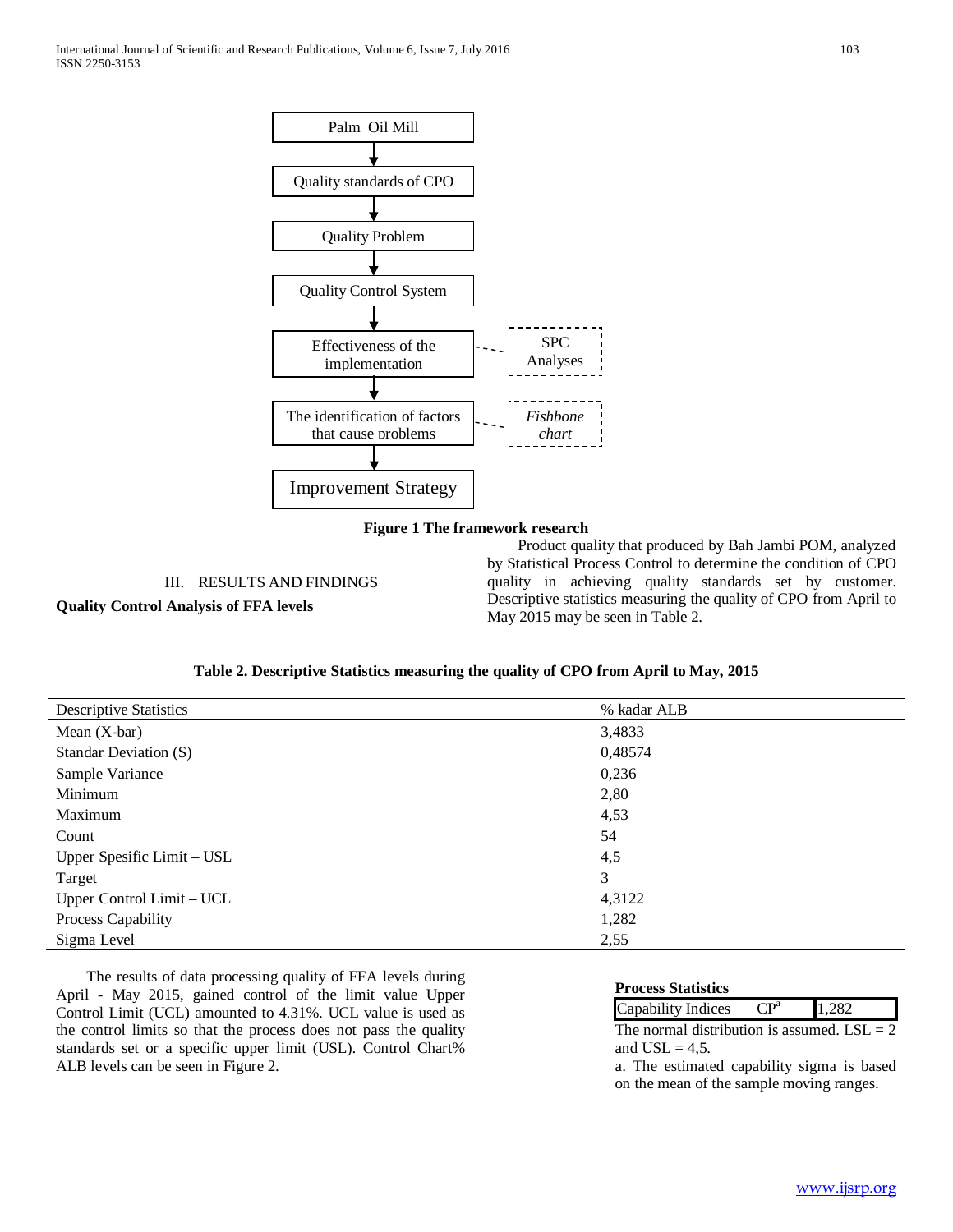

**Figure 2. Control Chart % FFA levels.**

 In figure 2 it can be seen that most of the FFA levels quality of Bah Jambi CPO is above the target line, the quality standards set by the company. Accounted for two samples which exceed the USL line, which means that the CPO product on the sample being measured, cannot meet the quality standards specified by customer.

 CPO production process capability in order to deliver quality ALB levels corresponding to predetermined measurable using process capability analysis. Based on the analysis results obtained CPA value of 1.282, which means the state of the industry is in a stable state and cannot afford, meaning that the process is in a state of not being able to afford enough to produce the products according to the needs and expectations of customers.

 The CP value is low because the value of DPMO (defects per million opportunities) amounted to 146.900, which means that in a million occasions CPO production Bah Jambi POM likely will experience failure of production as much as 146.900 times in order to achieve the quality standard levels of FFA set by customer. Under these conditions, the sigma value obtained for the 2.55-sigma, very far from the maximum sigma value that is equal to 6-sigma. As a manufacturer of biological products, the level of achievement is said to be quite low due to biological products, the average sigma is at 3-sigma level.

## **The identification of Factors that Cause Problems**

 Based on the analysis of quality control for the quality levels of FFA, note that Bah Jambi POM has a constraint in achieving the quality standards FFA levels. Therefore, the need for further analysis using charts "causal diagram" in order to know the cause of the anomaly (Muktiadji, 2006). Causal diagram is shown in Figure 3.



# 1. Machine

 High FFA levels of CPO can be affected by the condition of the main engines at Bah Jambi POM. Damage to the machine is very disturbing the smooth processing of palm oil. Damage to the machine at Bah Jambi POM often occurs because the mill rotor bar worn out and spare part is already past work hour. When the machine is damaged, it will terminate the entire processing cycle, consequently the fruit had to wait to be processed so that it will

increase the value of FFA levels in the fruit. Settings that do not fit the standard machine can also increase the value of ALB levels in the fruit.

#### 2. Management

 Management's commitment to supporting facilities and infrastructure, in order to achieve the quality standards set by the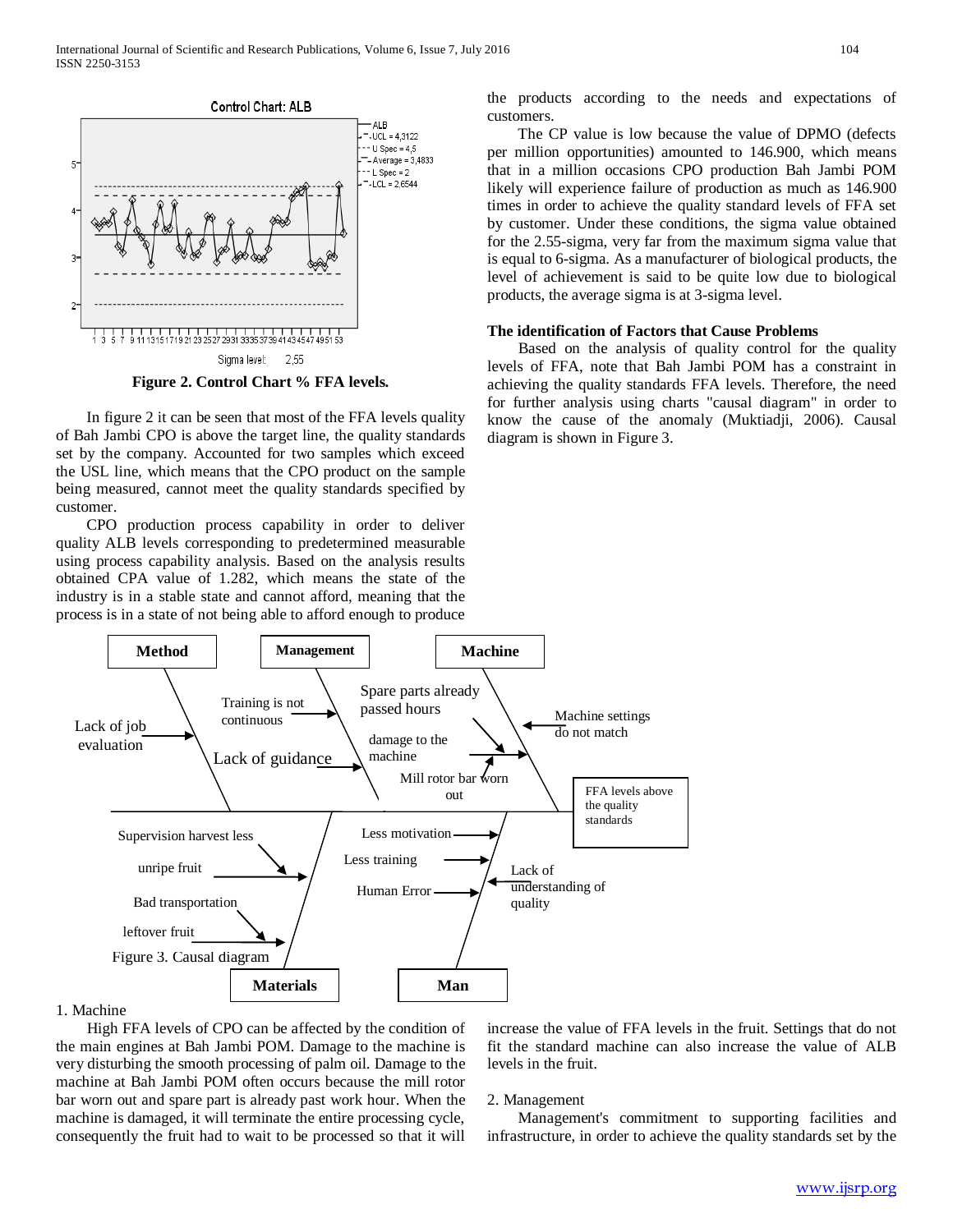customer is very important (Novanda, 2011). This can be demonstrated by providing training to employees is continuous and also provide guidance and direction to employees at work so that employees understand the importance of understanding the quality.

# 3. Man

 High levels of FFA can also be influenced by human resources itself. Human errors such as when the machine setup can cause the resulting product does not comply with the request or customer. Discipline and accuracy is very important to be owned by the employees of the laboratory to test the levels of free fatty acids (Wulan, 2014). Factors not motivated to work better, lack of control in the process of work and lack of performance assessments, resulting in factory employees and gardens are less concerned about the work that they are responsible. Besides the lack of training of human resources also causes lack of understanding about the importance of product quality.

## 4. Material

 High levels of FFA can be caused by several things, one of which is the quality of the raw material (FFB) which is not in accordance with defined quality standards. The number of CPO with ALB levels above USL, because there are still harvested fruit is not transported to the plant on the day of harvest (remainder). The high number of TBS that leftover that can cause product degradation. The condition (remainder), caused by several factors, namely transport TBS from the garden to the plant is not smooth.

 In addition, the FFB harvested also often still raw. Poor harvests supervision caused FFB is still raw join thus reducing the company's production.

### 5. Method

 Based on observations and interviews, the lack of a routine evaluation of the work done cause the quality of the resulting standards are often not in accordance with customer demand. For the method performed at the factory, it will also affect the quality of the resulting company, especially good processing with the aim to meet customer demand.

## IV. IMPROVEMENT STRATEGY

 Based on the factors that cause high levels of FFA at Bah Jambi POM, must be immediately initiated corrective actions in order to maintain its product quality of CPO. Strategy improvement and quality control in accordance with the order of priority starting from the aspect of the machine, man, management, materials and methods. Prioritization of strategy adapted to the results of the field observations and interviews with relevant parties.

# 1. Machine

 Machinery is a top priority because the spare part is already past the hour road so it must be repair and replacement of damaged machinery and older. Mill rotor bas worn should be replaced with new ones and machine settings must be in accordance with the SOP.

## 2. Man

 Human resources must have a good understanding of the quality, it is necessary for employee training is continuous. Improving accuracy to reduce human error and also provide motivation to employees to keep the spirit to work.

3. Management

 Policy management becomes a basic implementation of quality control at Bah Jambi POM. Management must be committed to support all efforts by providing guidance and direction to the employees to achieve quality standards of CPO. Management must also provide facilities and supporting infrastructure to realize the targets set.

4. Material

 It takes a good harvest supervision order did not participate harvested unripe fruit. In addition, repair and transportation facilities eg damaged roads and also repair and perform maintenance on vehicles operated so that the fruit can get to the mill on the same day and did not experience any leftover. 5. Method

 It takes a performance evaluation that is supported by a repair system that can synergize four aspects mentioned earlier to support all activities aimed to produce the desired CPO.

## V. CONCLUSIONS

 Based on the analysis of quality control CPO, concluded that the FFA levels at Bah Jambi POM is not yet effective and have not been able to meet the quality standards specified levels of ALB buyers / customers of 4.5%.

 Based on the analysis results obtained CP value of 1.282, which means the state of the industry is in a stable state and can not afford, meaning that the process is in a state of not being able to afford enough to produce the products according to the needs and expectations of customers.

 The results of the analysis of the causal diagram shows that the factors that lead to high quality levels of FFA, above the quality standards set by the customer is machine, man, management, materials and methods.

## **Suggestion**

- 1. Management companies need to conduct periodic engine maintenance and training for employees is continuous.
- 2. The company need to do a cost analysis to determine the costs that must be invested to implement corrective actions in order to maintain and improve the quality and also implement an integrated quality management system so that the investment made more effective and efficient.

#### **REFERENCES**

- [1] Dervitsiotis, Kostas N. 1981. Operational Management. New York: Mc Graw Hill Book Company.
- [2] Gasperz, Vincent. 2001. Metode Analisis Untuk Peningkatan Kualitas. Jakarta: PT. Gramedia Pustaka Utama.
- [3] Haslindah, A. 2013. Analisa Pengendalian Mutu Minuman Rumput Laut Dengan Menggunakan Metode Fishbone Chart Pada PT. Jasuda Di Kabupaten Takalar. Jurnal ILTEK Vol. 7 No. 14.